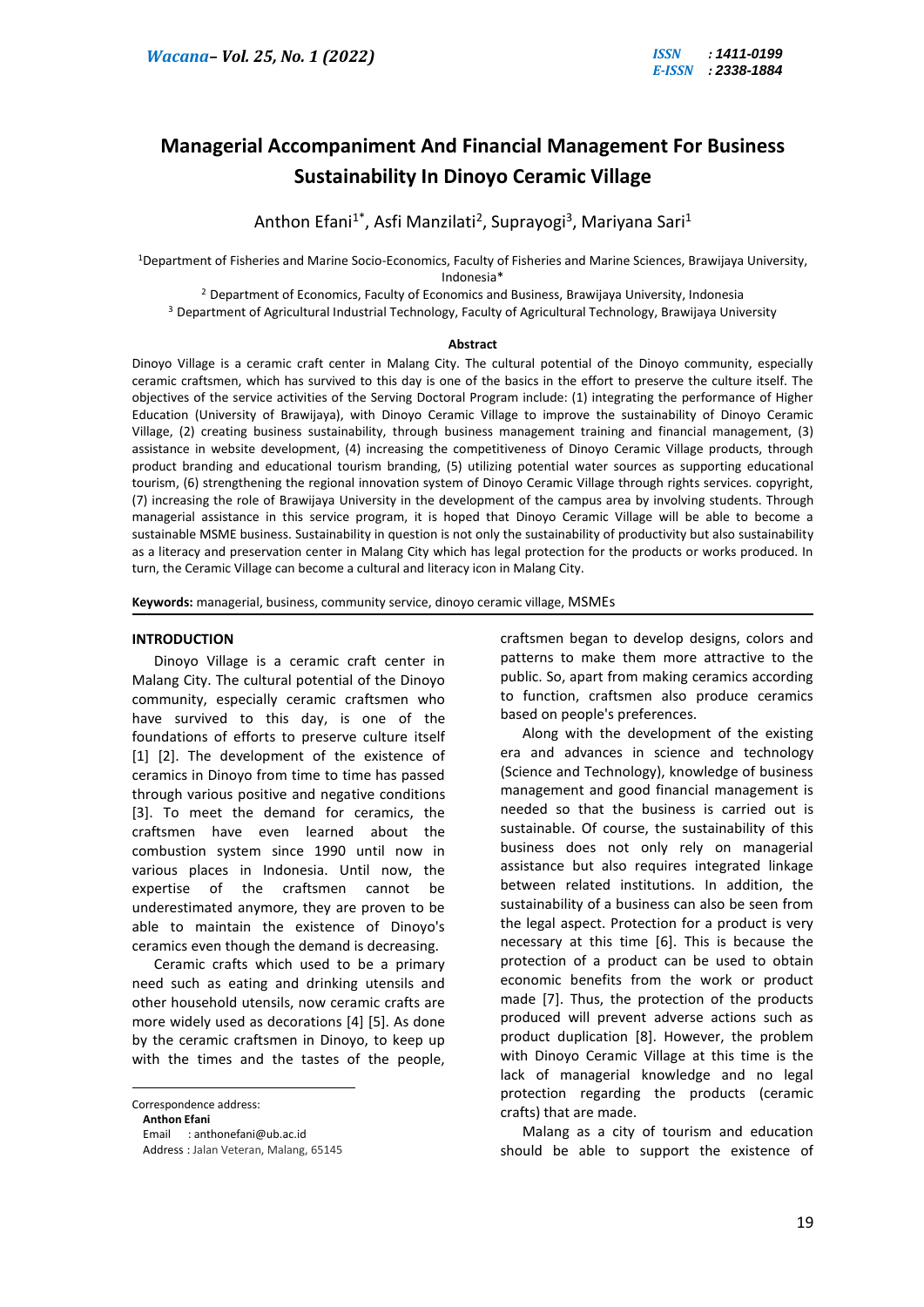Dinoyo ceramics to become an icon of Malang City. Through this service activity for the doctoral program, Universitas Brawijaya through a team of lecturers with doctoral degrees tries to provide managerial assistance through business management and financial management training for ceramic craftsmen and copyright makers for the product designs of Kampung Keramik Dinoyo.

The purpose of this community service activity is to integrate the performance of Higher Education (Universitas Brawijaya) with the DInoyo Ceramic Village, create business sustainability, and improve the innovation system for the sustainable development of Dinoyo Ceramic Village. Sustainability in question is not only the sustainability of productivity but also the sustainability of the Dinoyo Ceramic Village as a literacy and preservation center in Malang City which has legal protection for the products or works produced. In turn, the Ceramic Village can become a cultural and literacy icon in Malang City.

#### **MATERIAL AND METHOD**

This community service activity uses two methods in its implementation. Namely assistance to partners and training. Assistance is carried out in the process of optimizing the use of online media as a means of promotion and branding of ceramic products and educational tours. Meanwhile, the training carried out was MSME managerial and financial system training to support business performance in Dinoyo Ceramic Village. Monitoring and evaluation is carried out in tandem with program implementation to ensure that the objectives and outputs of community service activities can be achieved.

## **RESULT AND DISCUSSION**

#### **Dinoyo Ceramic Village**

The cultural potential of the Dinoyo community, especially ceramic craftsmen, which has survived to this day is one of the foundations for preserving the culture itself. The development of the existence of ceramics in Dinoyo from time to time has passed through various positive and negative conditions. To keep up with the growing demand for ceramics, the craftsmen even learned about the combustion system using a spiral blander with air pressure and LPG fuel in 1990 by conducting a comparative study at the Center for Ceramics and the Center for Ceramic Crafts in Kiara

Condong, Bandung. Until now, the expertise of the craftsmen cannot be underestimated anymore, they are proven to be able to maintain the existence of Dinoyo's ceramics even though the demand is decreasing.

Ceramic crafts that used to be a primary need such as eating and drinking utensils and other household utensils, now ceramic crafts are more widely used as decorations. As done by the ceramic craftsmen in Dinoyo, to keep up with the times and the tastes of the people, craftsmen began to develop designs, colors and patterns to make them more attractive to the public. So apart from making ceramics according to function, craftsmen also produce ceramics based on people's preferences. The types of ceramics that are most sought after by buyers are:

- 1. Ceramic flower vase (25%)
- 2. Ceramic Souvenirs (35%)
- 3. Ceramic Jars (10%)
- 4. Ceramic Lamp Set (10%)
- 5. Ceramic Aroma Therapy/Candle Burner (20%)

The products sold are creative ideas developed by ceramic craftsmen and traders. Innovation is carried out continuously in accordance with market developments and demands.

On the other hand, the declining demand and competition with imported cheap ceramics has become a serious problem for the sustainability of Dinoyo Ceramics. Malang as a city of tourism and education should be able to become one of the supporters of the existence of Dinoyo ceramics as an icon of Malang City. Through this service activity for the doctoral program, Universitas Brawijaya through a team of lecturers with doctoral degrees tries to provide assistance to ceramic craftsmen to increase productivity and sales through several mentoring activities.

Dinoyo Ceramic Village as a center for ceramics in Malang City has cultural potential that can be developed. In addition to increasing productivity and sales through optimization of promotional media, this activity also seeks to open access to Dinoyo Ceramics to make several innovations. One of them is the initiation of a collaboration to fulfill UB's special souvenirs with Non-Academic Business Entities which started in 2019. This effort is expected to be a pioneer in the use of ceramic crafts as institutional souvenirs and can be followed by other institutions, both universities, government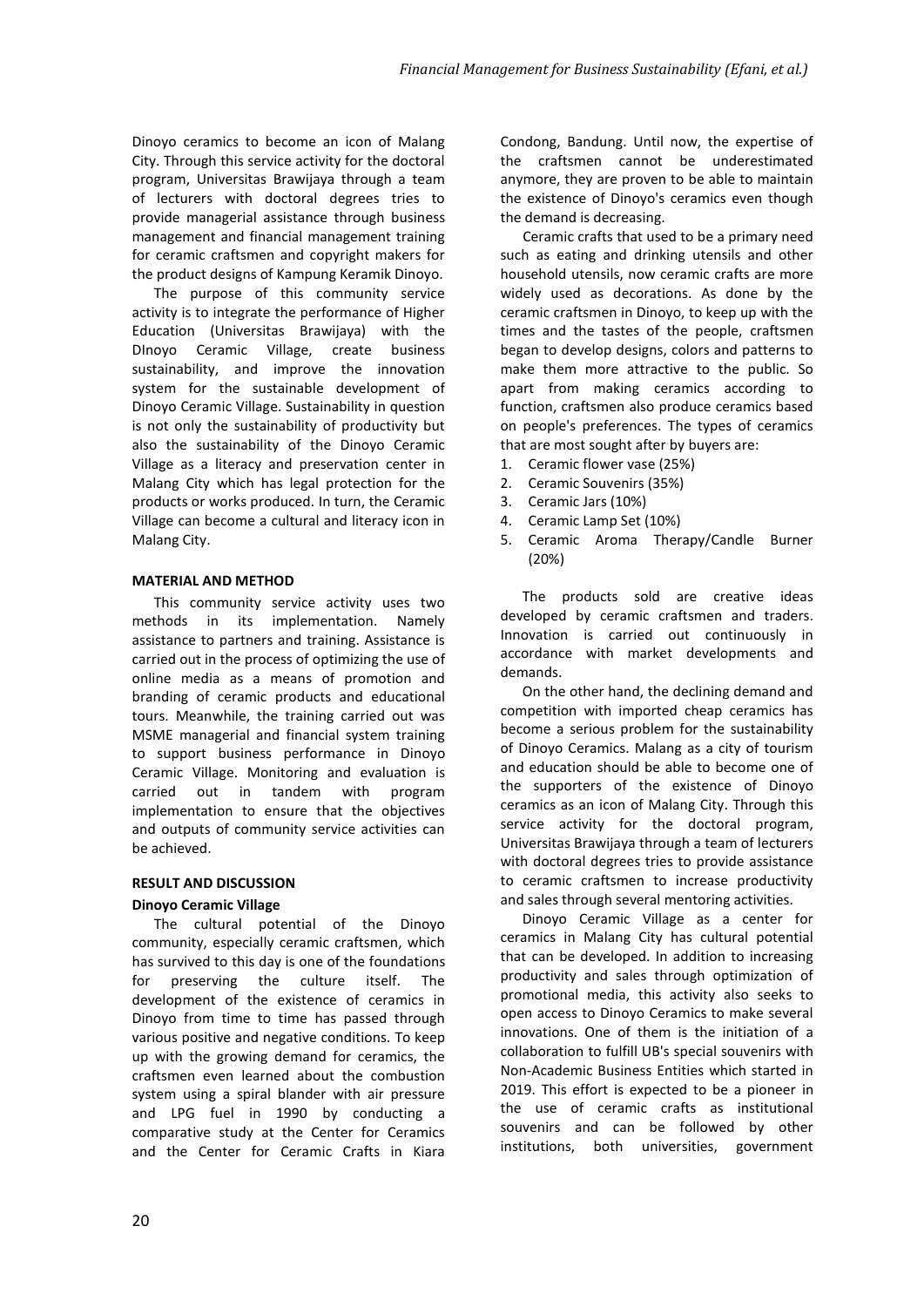institutions and state-owned enterprises in Malang City.

#### **Optimizing the use of online media as a means of product promotion and branding**

As one of the sectors driving the economy, Dinoyo Ceramic Village contributes to the welfare of its people. The stretching of educational tourism also indirectly demands that tourist destination managers consistently improve the quality of their tourism, both in terms of products, destinations and marketing.

This product branding and educational tourism branding activity began with outreach about the importance of branding in maintaining the sustainability of business actors in Dinoyo Ceramic Village. Furthermore, the activity was continued with a focus group discussion involving a team of doctors serving, partners (Dinoyo Ceramic Village), and presenters.

After conducting some assistance and coordination with craftsmen and youth organizations, the community service team which in the previous year had succeeded in creating a website containing information about ceramics, but also containing citizen activities, such as cultural, educational and religious activities, was followed up to make it more effective so that can be used as a media for product branding and educational tourism. In addition, this website also contains tour tentants offered by Dinoyo Ceramic Village and travel guides in Dinoyo Ceramic Village.

The website is also a branding media that can be used as a promotional and educational media for Dinoyo ceramic products. The existence of ecommerce can be used as a means to increase product sales in the midst of this pandemic. During this pandemic, in the last few months the sales of ceramic MSMEs have decreased by 60%. Every month, Dinoyo Ceramic MSMEs are able to produce 10,000 products/month, but currently they are only able to produce around 3500 products/month. Of course, this condition is very threatening the sustainability of the Dinoyo Ceramic MSMEs. The hope is that with a website that is used as a support for the branding media, it can increase sales consistently and can develop its marketing. In addition, furthermore, this branding is expected to be able to maintain the business sustainability of ceramic handicraft business actors in Dinoyo Ceramic Village.

 So far, the existence of social media under the name Dinoyo Ceramic Village is owned by individuals. There is no official account from the village that can interpret the culture of the people and the ceramic craft itself. With the official website of the Dinoyo Ceramic Village, it is hoped that it will provide centralized information on the website and in the future it will be continued with the creation of other official village social media, so that product branding and educational tourism branding can be maximized properly.

### **Product Branding**

Product branding is an effort to give identity to the product so that it can influence customers to choose our product over other competitors. Introducing a product is a fairly difficult process that must be carried out during starting a business. For big, well-known companies, product branding is a very easy thing to do. On the other hand, for small businesses, product branding is very difficult to do. Especially if the resulting product has quite a lot of big competitors, the branding process is increasingly difficult to do.

In this socialization activity and focus group discussion, the Dinoyo Ceramic Village was considered to be lacking in branding the products of ceramic crafts made by business actors. Branding is a communication activity to maintain and strengthen a brand to give perspective to everyone who sees it. Branding itself is closely related to terms, signs, symbols, visual characteristics, images, characters, perceptions, credibility, and impressions in the minds of customers on the products offered. The presence of branding itself will help every business owner to be more different and stand out from the competitors. Product branding: the identity given to a product to influence a consumer's decision to buy it. The benefits of product branding for Dinoyo Ceramic Village are:

- 1. Attract consumers to buy your product
- 2. Increase customer loyalty to your product or business
- 3. Opens the opportunity to set a high selling price
- 4. Highlight the advantages of the product compared to competitors
- 5. Perform product differentiation

Product branding activities at Kampung Keramik Dinoyo can be done through several things, such as improving product quality, making attractive and unique packaging, making advertisements or promotions using social media such as websites, and participating in exhibitions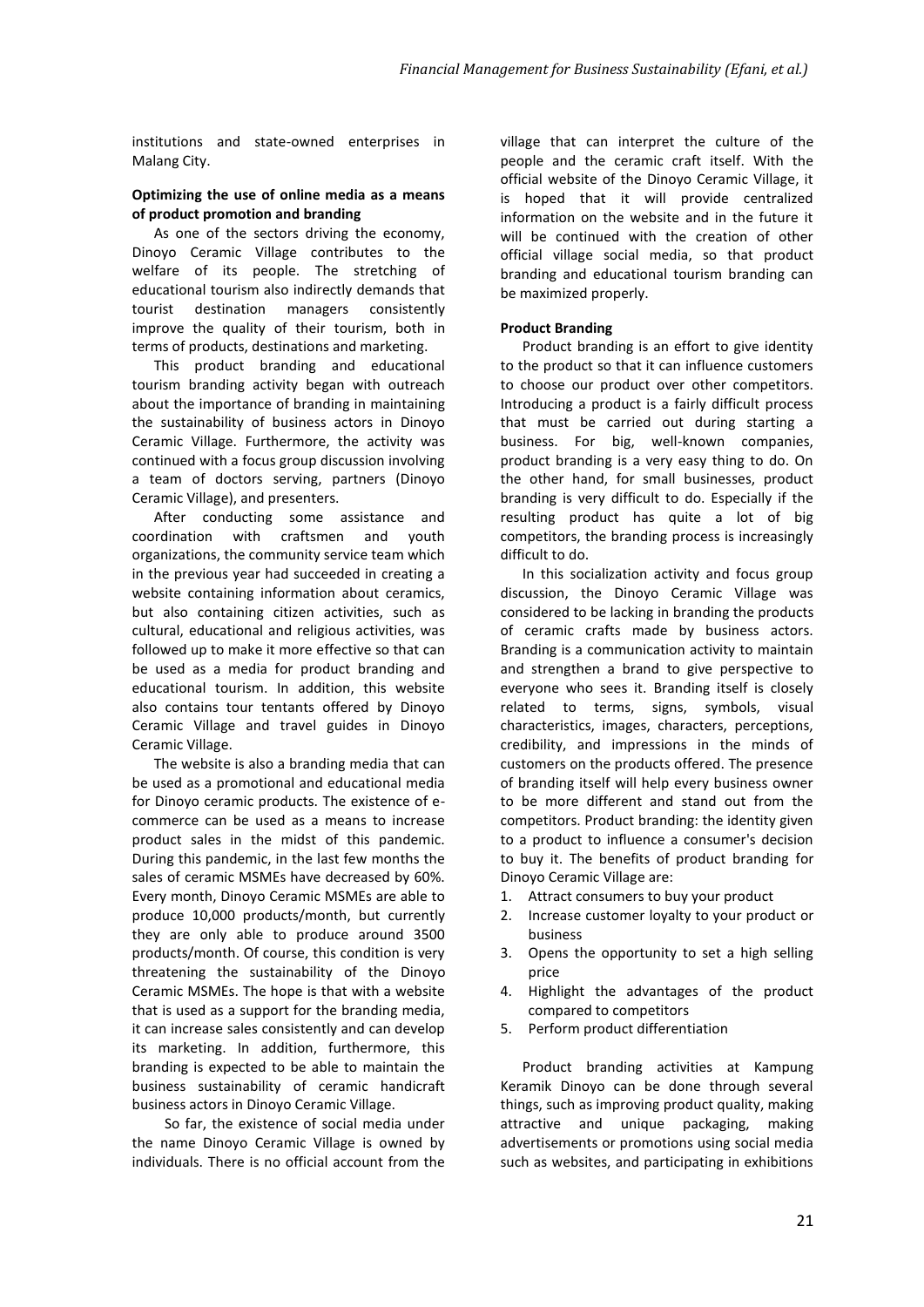or festivals. This product branding is expected to be able to increase sales of ceramic handicraft business actors in Dinoyo Ceramic Village

### **Educational Tourism Branding**

City branding is part of the marketing strategy of a district/city to create a strong positioning regionally and globally. City branding can also be the identity of an area for its potential. However, considering that the purpose of city branding and tourism destination branding is one of the strategies in marketing regional tourism, of course the logo and tagline must be made based on the potential that exists in the field. Thus, it can be concluded that city branding is an effort to give a brand to an area so that it is easily recognizable and can form a city image to market the area both locally and internationally.

The branding of educational tourism in Dinoyo Ceramic Village can be done in several steps such as pioneering a co-working space, educational tour packages, ceramics museum, or holding events. In addition, Dinoyo Ceramic Village can also provide tour packages such as Dinoyo history education, ceramic shopping, interior design arrangement, coloring competitions or holding a festival.

#### **Managerial Training and Financial Management to Support Business Sustainability**

Factors that are often found to be obstacles for business actors are managing business management and financial management properly and effectively. Especially for those who do not have the basic economics of accounting, they tend to dare to open a business first without paying attention to financial management so that it will have an impact that the business they founded will not last long. Many actors do not separate personal money and business money, so that in their operations there will be overlaps. This is an example of an incompetent actor in business management and business financial management.

Good business management and financial management will provide benefits for business actors. Orderly financial records will make it easier for actors to know the financial condition and development of their business each period. This makes it easier for actors to make important decisions in a business. For example in the purchase of new assets that are useful for business development. If finances are managed properly, the effectiveness of achieving business goals can be realized properly [9].

This business management and financial management training is very important at this time, especially during the covid-19 pandemic. It is undeniable that during the COVID-19 pandemic, the demand for Dinoyo's ceramic products decreased drastically. Restrictions on residents' activities during the pandemic have prevented production workshops from being as busy as before. But over time, Dinoyo ceramics craftsmen are still able to survive by innovation and making products according to orders.

The COVID-19 pandemic still provides room for Dinoyo ceramics craftsmen, who receive a lot of order cancellations from customers. The prohibition of the public to hold party events has resulted in a lot of canceled party favor orders. However, craftsmen continue to innovate so that they can still produce ceramics such as soap bottles and hand sanitizers. The "stay at home" campaign and the work from home phenomenon for workers have actually given rise to a new hobby among the community, namely gardening, so that currently product orders have shifted to flower pots and other hobby-related items, such as bird cages and so on.

The spirit of craftsmen who never stop working is an extraordinary potential for Dinoyo Ceramic Village. Potential development needs to be done continuously so that Dinoyo Ceramic Village can become an icon of Malang City. In this activity at Dinoyo, the implementing team helps ceramics craftsmen and traders as well as youth organizations to carry out business management and financial management so that the ceramic production business that is being carried out continues.

After identifying problems and coordinating, the steps taken to maintain business sustainability are to provide business management and financial management training. This is intended so that ceramic craftsmen can manage their business and finances well, so that businesses can continue to run despite the COVID-19 pandemic

Business management and management training is carried out online or online or through zoom meetings by bringing in speakers. The things that need to be done by the Dinoyo Ceramic Village business actors in carrying out business management are as follows:

- 1. Identify business opportunities
- 2. Management studies
- 3. Market Study
- 4. Study Capital
- 5. Competition Study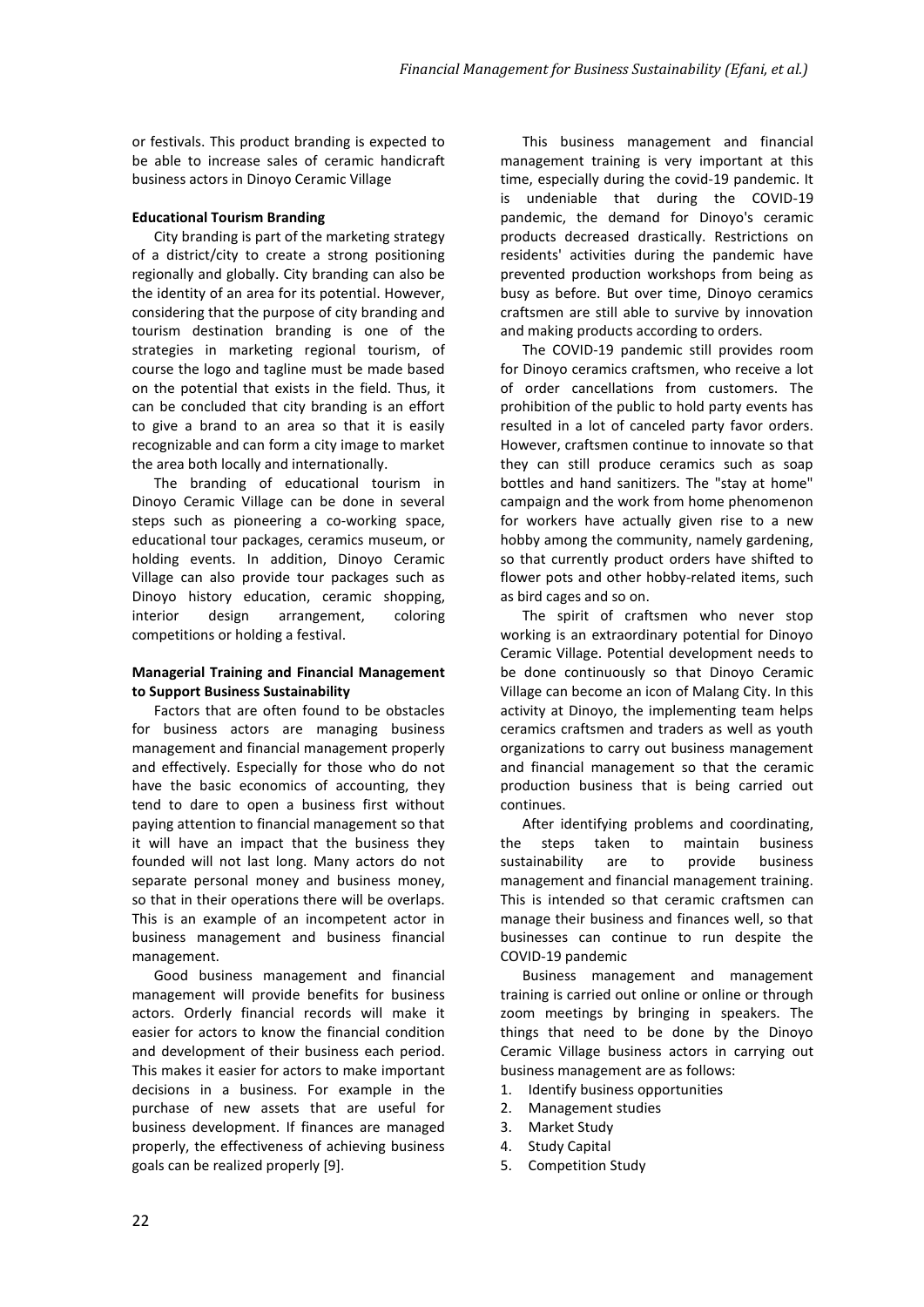Many small businesses do business without special records and mix business income with family income. This will make it difficult for businesses to develop and be able to meet consumer demand standards. Good service will also be difficult to implement because of the mix of business and household activities. On the other hand, if the business develops, it will be difficult to obtain assistance through credit available by bank and non-bank institutions.

Meanwhile, in terms of financial management, training is carried out by providing materials and practices for making financial reports. Financial statements are tools used to communicate financial information from a company to interested parties so that it can be used as a reference in decision making. The purpose of financial statements based on Financial Accounting Standards (FAS) is to provide information regarding the financial position, performance and changes in financial position of a company that is useful for a large number of users in making economic decisions. Several types of financial statements are often used: 1) Balance sheet, 2) Income statement, 3) Cash flow statement

### **CONCLUSION**

From the community service activities that have been carried out, several conclusions can be drawn as follows:

- 1. The integration of the performance of Higher Education (Universitas Brawijaya) with the Dinoyo Ceramic Village can be a support for MSMEs to increase productivity. In addition, this activity is expected to help improve the existence of Dinoyo Ceramic Village as a literacy center and cultural preservation in Malang City.
- 2. Assistance in product branding and online educational tourism branding can increase the insight and knowledge of Dinoyo Ceramic Village business actors about the importance of branding to promote the products produced.
- 3. Business management training and financial management can improve business quality so that ceramic handicraft businesses have good business sustainability.

#### **ACKNOWLEDGEMENT**

Thank you to Universitas Brawijaya for providing support for community service activities through the Doctoral Service Program which has been running for four years of

implementation. To the implementing team, both from lecturers and students who have helped during the process of carrying out activities from pre-activities to the present. As well as thanks to the Dinoyo Ceramic Village Community, Dinoyo Ceramic Village Pokdarwis, all ceramic craftsmen and residents of RW 3 Dinoyo Village who have been willing to accept the team to carry out activities and apply science and technology for the sustainability of SMEs in Dinoyo Ceramic Village.

#### **REFERENCES**

- [1]. Jamaludin, Y. N. (2017). Visualisasi Seni Keramik Karya F. Widayanto. Pantun, 2(2), 150–158. https://jurnal.isbi.ac.id/index.php/pantun/ar ticle/view/764
- [2]. Ponimin, P. (2018). Diversifikasi Desain Produk Sentra Keramik Dinoyo Bersumber Ide Budaya Lokal Malang. Bahasa Dan Seni : Jurnal Bahasa, Sastra, Seni, Dan Pengajarannya, 46(1), 111-123. https://doi.org/10.17977/um015v46i12018p 111
- [3]. Purwanto, A. (2015). Modal Budaya dan Modal Sosial dalam Industri Seni Kerajinan Keramik. MASYARAKAT: Jurnal Sosiologi, 18(2).

https://doi.org/10.7454/mjs.v18i2.3727

- [4]. Yana, D. (2014). Potensi Kerajinan Keramik Dalam Seni Tradisi Pertunjukan Indonesia. Panggung, 24(4). https://doi.org/10.26742/panggung.v24i4.13 1
- [5]. Wisesa, T. P. (2020). Pemanfaatan Teknologi Cetak 3 Dimensi Sebagai Upaya Pelestarian Gerabah Bentanga. IdealogyJournal, 5(1), 179–195.
- [6]. Chalim, M. A. (2011). Pengaruh Perkembangan Iptek Terhadap Permasalahan Haki. Jurnal Dinamika Hukum, 11(Edsus). https://doi.org/10.20884/1.jdh.2011.11.edsu s.261
- [7]. Mike, E. (2019). Perlindungan Hukum Hak Kekayaan Intelektual Terhadap Tindakan Pelanggaran Pembajakan Buku Elektronik Melalui Media Online. Al Imarah : Jurnal Pemerintahan Dan
- [8]. Sri Imaniyati, N. (2010). Perlindungan HKI Sebagai Upaya Pemenuhan Hak Atas IPTEK, Budaya, dan Seni. Jurnal Media Hukum, 17(1), 162–176.